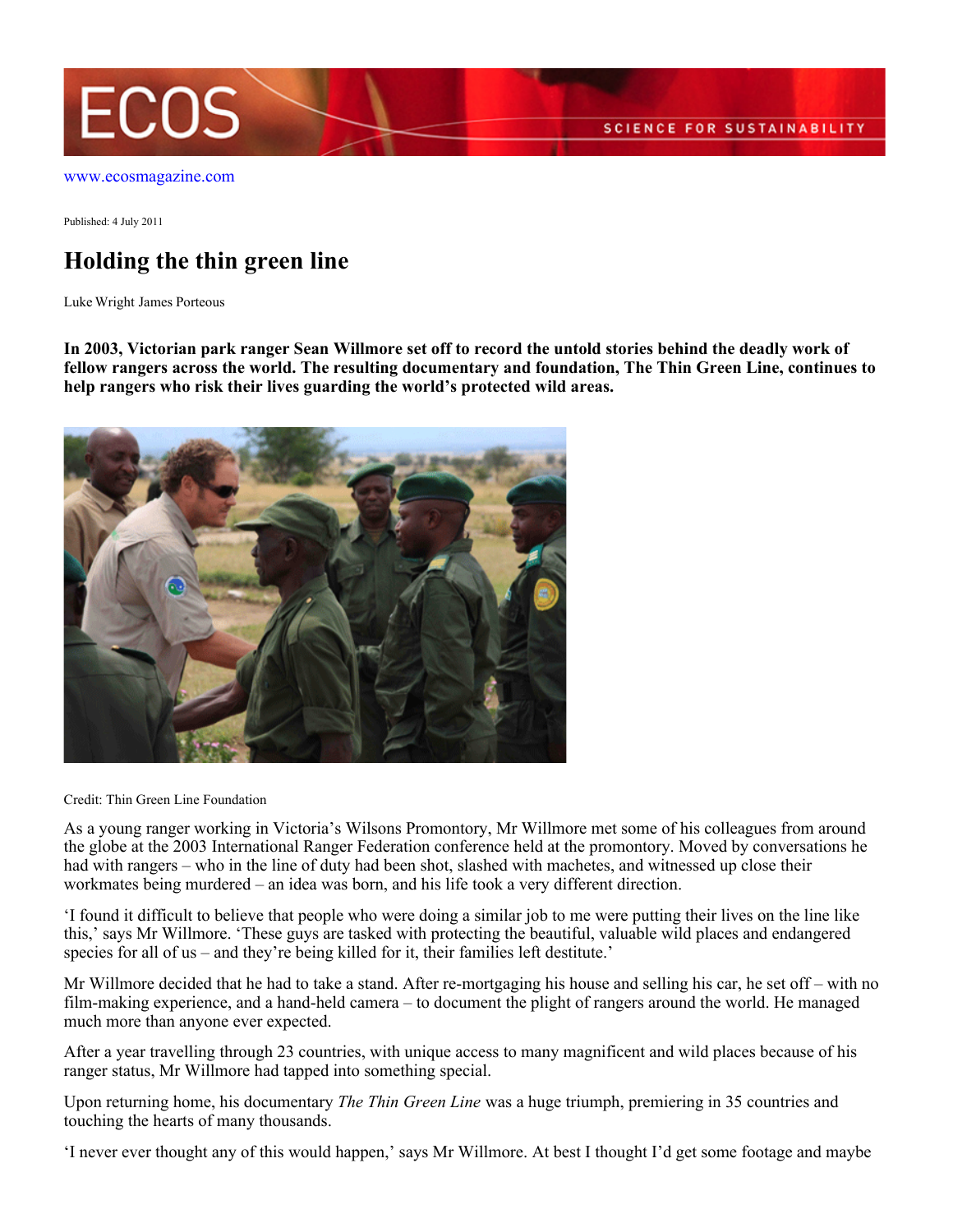raise some bucks for a few rangers in need.'

Forever changed by meeting rangers putting their lives at great risk, and buoyed by the film's ability to connect with audiences, Mr Willmore decided to start the Thin Green Line Foundation, an organisation dedicated to providing support to rangers, their widows and children, and their communities.

## **Sacrifice in defence of natural capital**

Over the last 15 years, about 1000 rangers – predominantly from the poorer, developing countries – have been killed while policing commercial poaching, illegal logging and militia activities in protected areas such as national parks. The major threat is from those hunting animals for sale and consumption, but there is also aggression for access to rare minerals and timber – priced highly in the West – and land for agriculture.

In one park alone – Democratic Republic of Congo's Virunga National Park, home to some 230 of the world's 750 remaining mountain gorillas – 178 rangers have lost their lives in the line of duty, mostly against armed militia who seek to commercially plunder the park's riches.

The recent conflict in the Ivory Coast has also taken a heavy toll on rangers and their critical work.

Wildlife smuggling by sophisticated organised crime syndicates operating around the world is now an industry reportedly worth US\$10 billion a year, surpassed only by the drugs and arms trades. Ivory, for example, can fetch close to US\$2000 per kilo in China.

Illegal logging in public lands globally is conservatively estimated to cause losses in assets and revenue in excess of US\$10 billion annually.

The compounding impacts of this plunder on Earth's biodiversity and ecosystem services are significant, and uncosted. It brings the value of underpaid rangers into poignant focus. They do an amazing job, and their presence has a significant deterrent and protective effect, yet rangers receive as little as \$50 per month – if they're paid at all.

This begs the question of why the world can't find a way to invest more in ranger resources and protection.



Credit: Thin Green Line Foundation

Every month, The Thin Green Line reports the deaths of ten more rangers around the world, most in gruesome circumstances – and, these are only the incidents that are recorded. Mr Willmore says not even the International Ranger Federation knows how many rangers are actually in the field working for the cause.

'Eighty per cent of the ranger deaths reported are due to commercial poachers,' he says. 'Ten per cent are due to subsistence poachers, and the other 10 per cent are just an artifact of the natural dangers.'

## **Providing foundation support**